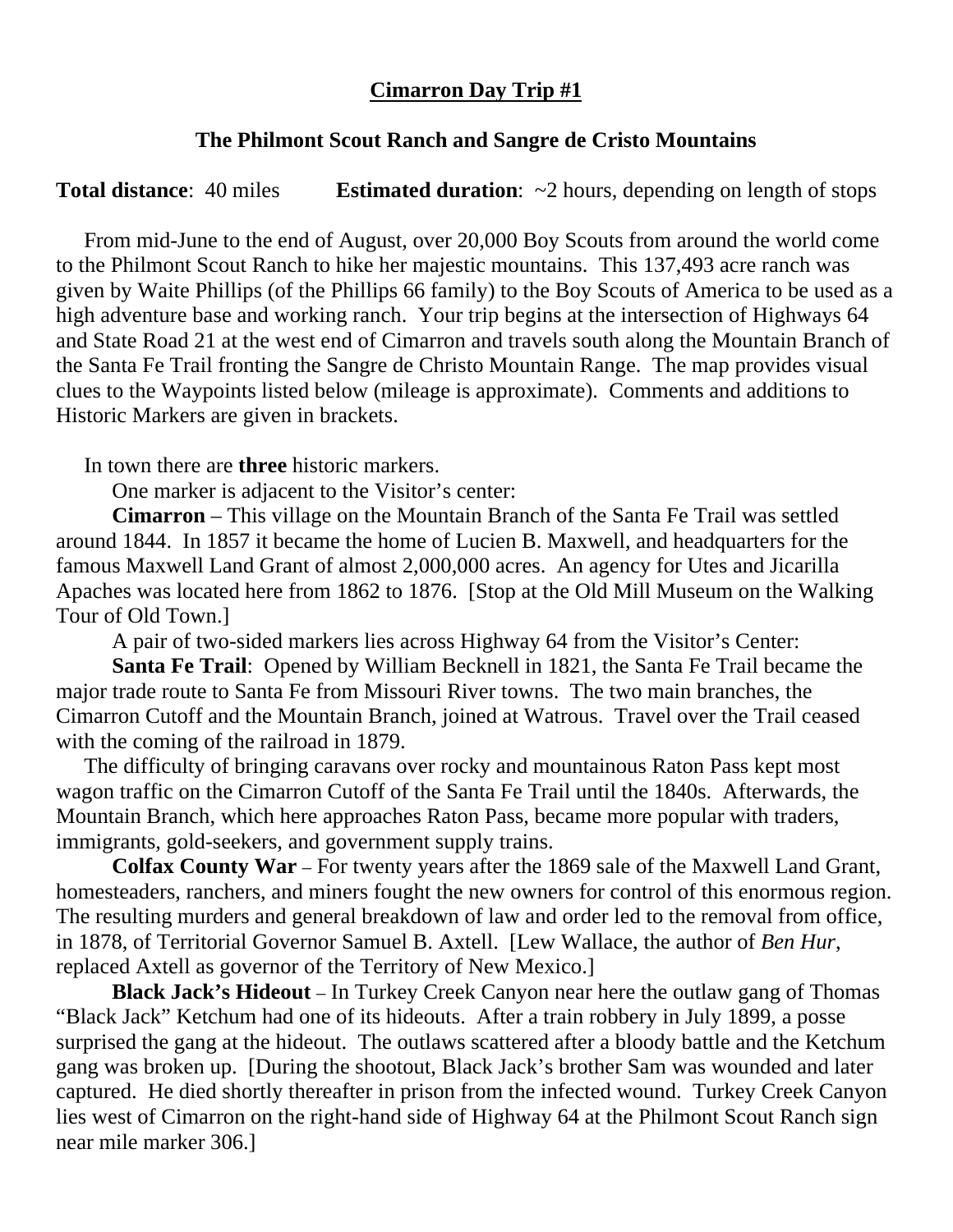## **Mileage** to **Wpt Notes**

| $\overline{0}$ | $\mathbf{1}$   | Begin the tour by driving south on SR 21 from Hwy 64 at the west end of<br>Cimarron. SR 21 follows along the Santa Fe Trail for the next 13.5 miles. |
|----------------|----------------|------------------------------------------------------------------------------------------------------------------------------------------------------|
|                |                | As you leave town and after you pass the sign for the Cemetery, on your                                                                              |
|                |                | right is an historic marker: Philmont Scout Ranch - Oklahoma oilman                                                                                  |
|                |                | Waite Phillips gave this 137,000 acre property to the Boy Scouts of America                                                                          |
|                |                | in 1938 and 1941. The first National Boy Scout Camp ever established,                                                                                |
|                |                | Philmont now hosts young men from all over the world. Kit Carson, Lucien                                                                             |
|                |                | B. Maxwell, and Dick Wootten were important in the history of the area.                                                                              |
| 4.0            | 2              | After passing open fields with a view of mountains on your right and the                                                                             |
|                |                | high plains on your left, you will begin to see buildings. On your left you                                                                          |
|                |                |                                                                                                                                                      |
|                |                | will pass Villa Philmonte, the mansion built by Waite Phillips.                                                                                      |
| 0.5            | 3              | Shortly after passing the Villa, set back from the road is a brown adobe                                                                             |
|                |                | building, the Philmont Museum and Seton Memorial Library. There is a                                                                                 |
|                |                | parking lot just off the road on your left. You may ask about a Villa tour at                                                                        |
|                |                | the Museum, as well as see an exhibition of museum items or purchase                                                                                 |
|                |                | books and jewelry. Inquire at the Museum about the Philmont Trading Post,                                                                            |
|                |                | where Boy Scouts stock up on needed (and forgotten) camping supplies                                                                                 |
|                |                | before they head off on their hike (typically 50 to 100 miles long).                                                                                 |
| 1.0            | 4              | After visiting the Museum, continue south on SR 21. Shortly you will veer                                                                            |
|                |                | left and climb a small hill where a pullout offers magnificent views of the                                                                          |
|                |                | plains, mountains and Philmont headquarters. The Casa de Gavilan Bed and                                                                             |
|                |                | Breakfast is a short distance off the road toward the mountains.                                                                                     |
| 5.6            | 5              | If you have time, continue south along SR 21 to the former Army Post and                                                                             |
|                |                | home of Kit Carson at Rayado, which dates from the 1850s. From mid-June                                                                              |
|                |                | to mid-August the Post is staffed by Philmont Museum personnel and is                                                                                |
|                |                | open to the public as a museum. Be sure not to miss the quaint Catholic                                                                              |
|                |                | Chapel and a reconstruction of Lucien Maxwell's original house.                                                                                      |
| 4.6            | 6              | At this point you may either turn around and head back to Cimarron or                                                                                |
|                |                | continue on SR 21 to a small lake (Miami Lake). If the lake is placid, look                                                                          |
|                |                | for the reflection of the Tooth of Time Mountain in its waters.                                                                                      |
| 5.9            | $\overline{7}$ | Continue on to the "town" of Miami. If the weather is nice, look for the                                                                             |
|                |                | road sign on your left near the center of "town" indicating Salado Creek                                                                             |
|                |                | Road (CR 11). Turn left (north) on this dirt road and drive straight into                                                                            |
|                |                | ranch land.                                                                                                                                          |
| 1.5            | 8              | At the first intersection about 1.5 miles down the road, turn left.                                                                                  |
| 0.9            | 9              | After passing two homes on your right, at the first intersection turn right                                                                          |
|                |                | $(north)$ – look for the Miami Lane (CR 12) road sign on the far corner.                                                                             |
|                |                | Follow this road through a few curves (drive slowly!).                                                                                               |
| 7.0            | 10             | The views from this country lane of ranch land and the Sangre de Christo                                                                             |
|                |                | Mountains in the near distance are picture-perfect. Take note of the cholla                                                                          |
|                |                | cacti in the fields and a pronghorn antelope or coyote might also be seen.                                                                           |
| 2.5            | 11             | Continue on until you reach the intersection with SR 58 and turn left.                                                                               |